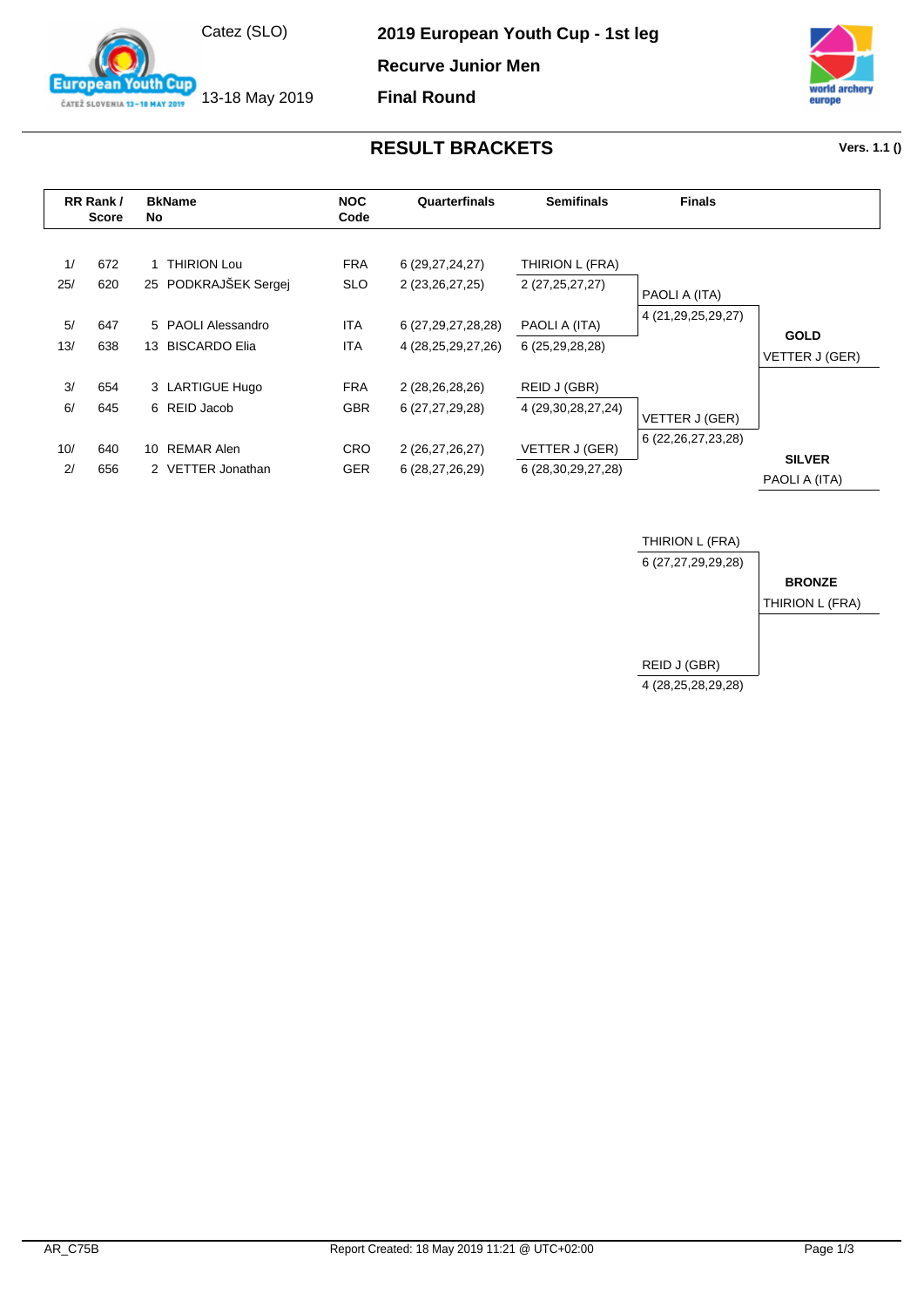

13-18 May 2019

**European Youth Cup** ČATEŽ SLOVENIA 13-18 MAY 2019

**2019 European Youth Cup - 1st leg**

**Recurve Junior Men**

**Elimination Round**



## **RESULT BRACKETS Vers. 1.1 ()**

|            | RR Rank/<br><b>Score</b> | No | <b>BkName</b>                             | <b>NOC</b><br>Code       | 1/24<br>Elimin. Round                                | $1/16$<br>Elimin. Round                | 1/8<br>Elimin. Round       | Quarterfinals           |
|------------|--------------------------|----|-------------------------------------------|--------------------------|------------------------------------------------------|----------------------------------------|----------------------------|-------------------------|
| 1/         | 672                      |    | 1 THIRION Lou                             | <b>FRA</b>               |                                                      | THIRION L (FRA)                        |                            |                         |
|            |                          |    | pre-seeded in 1/16th                      |                          |                                                      | 6 (28,27,29,29)                        |                            |                         |
|            |                          |    |                                           |                          |                                                      |                                        | THIRION L (FRA)            |                         |
| 33/        | 599                      |    | 33 BLAZE Davis                            | LAT                      | 6 T.10 (26,26,27,28,27)                              | <b>BLAZE D (LAT)</b>                   | 6(27,29,28)                |                         |
| 32/        | 601                      |    | 32 HANULIAK Jan Jakub                     | <b>SVK</b>               | 5 T.7 (27,27,27,23,26)                               | 2 (25,28,24,25)                        |                            | THIRION L (FRA)         |
|            |                          |    |                                           |                          |                                                      |                                        |                            | 6 (29, 27, 24, 27)      |
| 17/        | 630                      |    | 17 CHEREMISKIN Stanislav                  | <b>RUS</b>               |                                                      | <b>CHEREMISKIN S (RUS)</b>             |                            |                         |
|            |                          |    | -Bye-                                     |                          |                                                      | 6 (26,27,26,29)                        | <b>CHEREMISKIN S (RUS)</b> |                         |
|            |                          |    | -Bye-                                     |                          |                                                      | <b>BOIKO M (UKR)</b>                   | 0(23, 27, 26)              |                         |
| 16/        | 632                      |    | 16 BOIKO Mykhailo                         | <b>UKR</b>               |                                                      | 2 (24,25,26,29)                        |                            |                         |
|            |                          |    |                                           |                          |                                                      |                                        |                            |                         |
| 9/         | 641                      |    | 9 BUDAEV Sodnom                           | <b>RUS</b>               |                                                      | <b>BUDAEV S (RUS)</b>                  |                            |                         |
|            |                          |    | -Bye-                                     |                          |                                                      | 2 (25,28,26,27)                        | KOZHOKAR I (UKR)           |                         |
|            |                          |    |                                           |                          |                                                      |                                        | 4 (26,26,26,28,27)         |                         |
| 41/<br>24/ | 539<br>624               | 41 | POIZL Dominik<br>24 KOZHOKAR Ivan         | <b>SVK</b><br><b>UKR</b> | 5 T.7 (27, 22, 24, 28, 23)<br>6 T.9 (23,27,25,27,23) | KOZHOKAR I (UKR)<br>6 (23, 29, 27, 28) |                            |                         |
|            |                          |    |                                           |                          |                                                      |                                        |                            | PODKRAJŠEK S (SLO)      |
| 25/        | 620                      |    | 25 PODKRAJŠEK Sergej                      | <b>SLO</b>               | 6(26, 27, 27)                                        | PODKRAJŠEK S (SLO)                     |                            | 2 (23, 26, 27, 25)      |
| 40/        | 572                      |    | 40 FRAI Cosmin                            | ROU                      | 0(23,25,24)                                          | 6 T.9 (28,27,28,28,25)                 | PODKRAJŠEK S (SLO)         |                         |
|            |                          |    |                                           |                          |                                                      |                                        | 6 (27,24,26,28,29)         |                         |
|            |                          |    | pre-seeded in 1/16th                      |                          |                                                      | LAZOWSKI F (POL)                       |                            |                         |
| 8/         | 642                      |    | 8 LAZOWSKI Filip                          | <b>POL</b>               |                                                      | 5 T.8 (28,27,26,28,26)                 |                            |                         |
| 5/         | 647                      |    | 5 PAOLI Alessandro                        | <b>ITA</b>               |                                                      | PAOLI A (ITA)                          |                            |                         |
|            |                          |    | pre-seeded in 1/16th                      |                          |                                                      | 6(29, 28, 26)                          |                            |                         |
|            |                          |    |                                           |                          |                                                      |                                        | PAOLI A (ITA)              |                         |
| 37/        | 584                      |    | 37 HERÁK Jirí                             | CZE                      | 6(25, 26, 28)                                        | HERÁK J (CZE)                          | 6 (27,28,27,26,26)         |                         |
| 28/        | 614                      |    | 28 FRANCU Ondrej                          | <b>SVK</b>               | 0(24,25,22)                                          | 0(27, 27, 25)                          |                            | PAOLI A (ITA)           |
|            |                          |    |                                           |                          |                                                      |                                        |                            | 6 (27, 29, 27, 28, 28)  |
| 21/        | 627                      |    | 21 KRESALA Josef<br>-Bye-                 | CZE                      |                                                      | KRESALA J (CZE)<br>0(23,26,28)         |                            |                         |
|            |                          |    |                                           |                          |                                                      |                                        | RAVNIKAR Z (SLO)           |                         |
|            |                          |    | -Bye-                                     |                          |                                                      | RAVNIKAR Z (SLO)                       | 4 (26,25,28,28,25)         |                         |
| 12/        | 639                      |    | 12 RAVNIKAR Ziga                          | <b>SLO</b>               |                                                      | 6 (28,29,30)                           |                            |                         |
|            |                          |    |                                           |                          |                                                      |                                        |                            |                         |
| 13/        | 638                      |    | 13 BISCARDO Elia                          | <b>ITA</b>               |                                                      | <b>BISCARDO E (ITA)</b>                |                            |                         |
|            |                          |    | -Bye-                                     |                          |                                                      | 6 (30,28,28,28)                        | <b>BISCARDO E (ITA)</b>    |                         |
|            |                          |    | -Bye-                                     |                          |                                                      | WIESER M (GER)                         | 6 (27,27,25,26,27)         |                         |
| 20/        | 628                      |    | 20 WIESER Moritz                          | GER                      |                                                      | 2 (26,29,25,27)                        |                            |                         |
|            |                          |    |                                           |                          |                                                      |                                        |                            | <b>BISCARDO E (ITA)</b> |
| 29/        | 614                      | 29 | <b>BODEN Jacob</b>                        | <b>GBR</b>               | 6 (25,28,28)                                         | <b>BODEN J (GBR)</b>                   |                            | 4 (28, 25, 29, 27, 26)  |
| 36/        | 586                      |    | 36 CROES Quentin                          | <b>BEL</b>               | 0(24,25,21)                                          | 6 (27, 27, 27, 28)                     | <b>BODEN J (GBR)</b>       |                         |
|            |                          |    |                                           |                          |                                                      |                                        | 4 (26,26,28,29,24)         |                         |
|            | 647                      |    | pre-seeded in 1/16th<br>4 LECAT Florentin | <b>FRA</b>               |                                                      | LECAT F (FRA)                          |                            |                         |
| 4/         |                          |    |                                           |                          |                                                      | 2 (22, 27, 27, 25)                     |                            |                         |